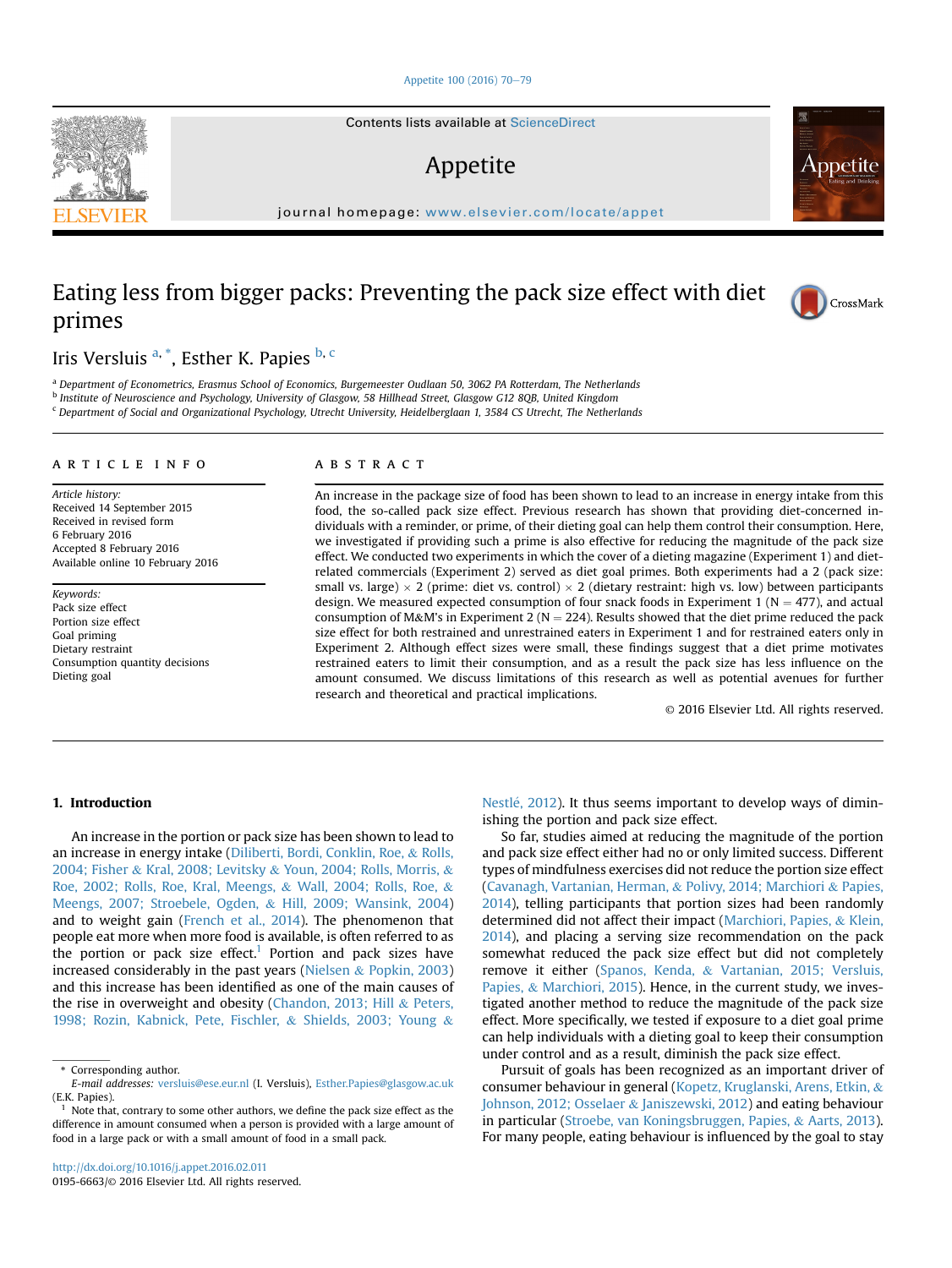slim or even lose weight ([Andreyeva, Long, Henderson,](#page-7-0) & [Grode,](#page-7-0) [2010; Bish et al., 2005\)](#page-7-0). One group that has received particular research attention are restrained eaters, or chronic dieters, who chronically try to restrict their food intake in order to control their body weight. While these dieters often overeat when exposed to attractive food cues [\(Fedoroff, Polivy,](#page-8-0) & [Herman, 1997, 2003; Harris,](#page-8-0) [Bargh,](#page-8-0) & [Bronwell, 2009\)](#page-8-0) they do manage to control their consumption when exposed to reminders of their dieting goal ([Anschutz, Van Strien,](#page-7-0) & [Engels, 2008; Buckland, Finlayson, Edge,](#page-7-0) & [Hetherington, 2014; Papies](#page-7-0) & [Hamstra, 2010; Papies, Potjes,](#page-7-0) [Keesman, Schwinghammer,](#page-7-0) & [van Koningsbruggen, 2014; Papies](#page-7-0) & [Veling, 2013](#page-7-0); see [Papies, 2016;](#page-8-0) for an overview). [Papies and](#page-8-0) [Hamstra \(2010\),](#page-8-0) for example, showed that the number of meat snacks consumed by restrained eaters was significantly lower when they were exposed to a poster with health and diet words than when they were not exposed to such a poster. Similarly, [Buckland](#page-8-0) [et al. \(2014\)](#page-8-0) showed that dieters reduced their intake of a tempting snack when exposed to diet-congruent images instead of control images. These findings are consistent with goal priming research more generally which has shown that priming a goal by external cues can trigger goal-directed behaviour, if the primed goal is indeed regarded as desirable [\(Aarts, Custers,](#page-7-0) & [Veltkamp,](#page-7-0) [2008; Custers](#page-7-0) & [Aarts, 2005; Papies, 2016](#page-7-0)).

While this work suggests that a diet prime can reduce consumption of restrained eaters, we do not yet know whether it can also reduce the pack size effect. A prominent explanation for the pack size effect is that the portion or pack size communicates a consumption norm that people use as a guidance for how much is appropriate to eat [\(Rolls et al., 2002; Wansink, 2010; Wansink](#page-8-0) & [Van Ittersum, 2007; Wansink](#page-8-0) & [Chandon, 2014](#page-8-0)). More specifically, [Herman, Roth, and Polivy \(2003\)](#page-8-0) and [Herman and Polivy](#page-8-0) [\(2005, 2014\)](#page-8-0) argue that portion and pack sizes act as upper limits for intake and define how much can be maximally eaten without being perceived as an excessive eater. As a result, bigger packs thus allow greater consumption. Here, we suggest that if restrained eaters are reminded of their dieting goal, for example through a diet prime, they will be motivated to restrict their intake in order to pursue the dieting goal, instead of relying on the pack size as a reference point for how much to eat. Since pursuing the dieting goal will decrease intake especially from large packs, while having less impact on the already reduced intake from smaller packs, this will weaken the pack size effect. We thus hypothesized that for restrained eaters, a diet prime would reduce consumption from large packs and hence diminish the magnitude of the pack size effect. Since for unrestrained eaters, dieting is not a relevant goal, they should, in contrast, not be affected by the diet prime.

To test these predictions, we conducted one online experiment and one laboratory experiment. In the online experiment, we measured expected consumption and tested if exposure to a diet prime (the cover of a dieting magazine) would lower the pack size effect for restrained but not unrestrained eaters. We chose an online method for our initial study as previous work has shown that the portion and pack size effect is also present when measuring expected consumption instead of actual consumption ([Robinson, Te](#page-8-0) [Raa,](#page-8-0) & [Hardman, 2015; Versluis et al., 2015](#page-8-0)). In the laboratory experiment, we measured actual consumption of candies and again tested if exposure to a diet prime (dieting commercials) would affect the pack size effect for restrained eaters.

#### 2. Experiment 1

In this experiment, we investigated the effect of a diet prime on the expected consumption of four tempting snacks. Participants took part in two ostensibly unrelated studies. In the first study, they were asked to evaluate a magazine cover on a number of characteristics. As in [Van Koningsbruggen, Stroebe, and Aarts](#page-8-0) [\(2011\)](#page-8-0), half of the participants were presented with the cover of a dieting magazine, while the other half saw the cover of a travel magazine. In the second study, participants indicated how much they expected to eat from four snacks, which were presented in either large or small packs.

## 2.1. Methods

#### 2.1.1. Design

The experiment had a 2 (pack size: large vs. small)  $\times$  2 (prime: dieting goal vs. control)  $\times$  2 (dietary restraint: high vs. low) between participants design. Participants were randomly assigned to the one of the four experimental conditions, and dietary restraint was assessed as a continuous individual difference variable.

#### 2.1.2. Participants

The sample consisted of members of the general Dutch population between 18 and 55 years old. Participation was restricted to consumers without a food allergy and who were not on a diet that would prohibit them from eating the snack foods in the study. As participants had to estimate their consumption, we expected that the variance in the data would be relatively high, and that effect sizes would thus be relatively low. Hence, we recruited a large sample size to obtain sufficient power. We aimed to recruit around 500 participants, for a power of 0.99 with an effect size of 0.2, and a power of 0.61 with an effect size of 0.1 [\(Cohen, 1988; Zhang](#page-8-0) & [Yuan,](#page-8-0) [2015\)](#page-8-0). A total of 556 participants began participating in the study, and 510 completed it. Of these, 19 participants were excluded from analysis because of poor data quality (completing the survey in less than 5 min, while the mean completion time was 15 min  $SD = 11$ ); giving the same answer to at least 21 of the 22 agree/disagree and true/false statements). Another 2 participants were excluded because they correctly guessed the purpose of the study as investigating the impact of the magazine cover on expected consumption. Finally, 12 participants misunderstood the expected consumption question and were therefore excluded.<sup>2</sup> This led to a final sample of 477 participants, of which 244 were women. The mean age was 40 years ( $SD = 11$ ).

#### 2.1.3. Procedure

Participants were recruited by panel agency GMI, who also provided them with a small monetary compensation for participation. The questionnaire was administered in Dutch. Participants were informed that they would be participating in two separate studies of a Dutch University. After introductory questions about food allergies and age, participants were presented with either the cover of the dieting magazine 'Get in shape' or the cover of the travel magazine 'Time for travel'. After participants answered the questions about the magazine cover, they were directed to the second study. Here, they were presented with snack eating scenarios to assess expected consumption of the four snack foods. For chocolate, participants were presented with a picture of a chocolate bar in its actual size and with the following scenario: 'Imagine that it is afternoon and you feel like eating something tasty. You decide to unwrap the chocolate bar shown below. The total weight of the bar is 180 (75) gram. How many pieces of chocolate do you think you will eat?'. Participants then typed the number of chocolate pieces in an input box to indicate their expected consumption. To clarify what we meant by a piece of chocolate, we displayed a

<sup>&</sup>lt;sup>2</sup> Two of these participants indicated in the open-ended answers that they indicated consumption in units (instead of the requested 'hands') and another 10 provided extremely high expected consumption amounts (>80 hands).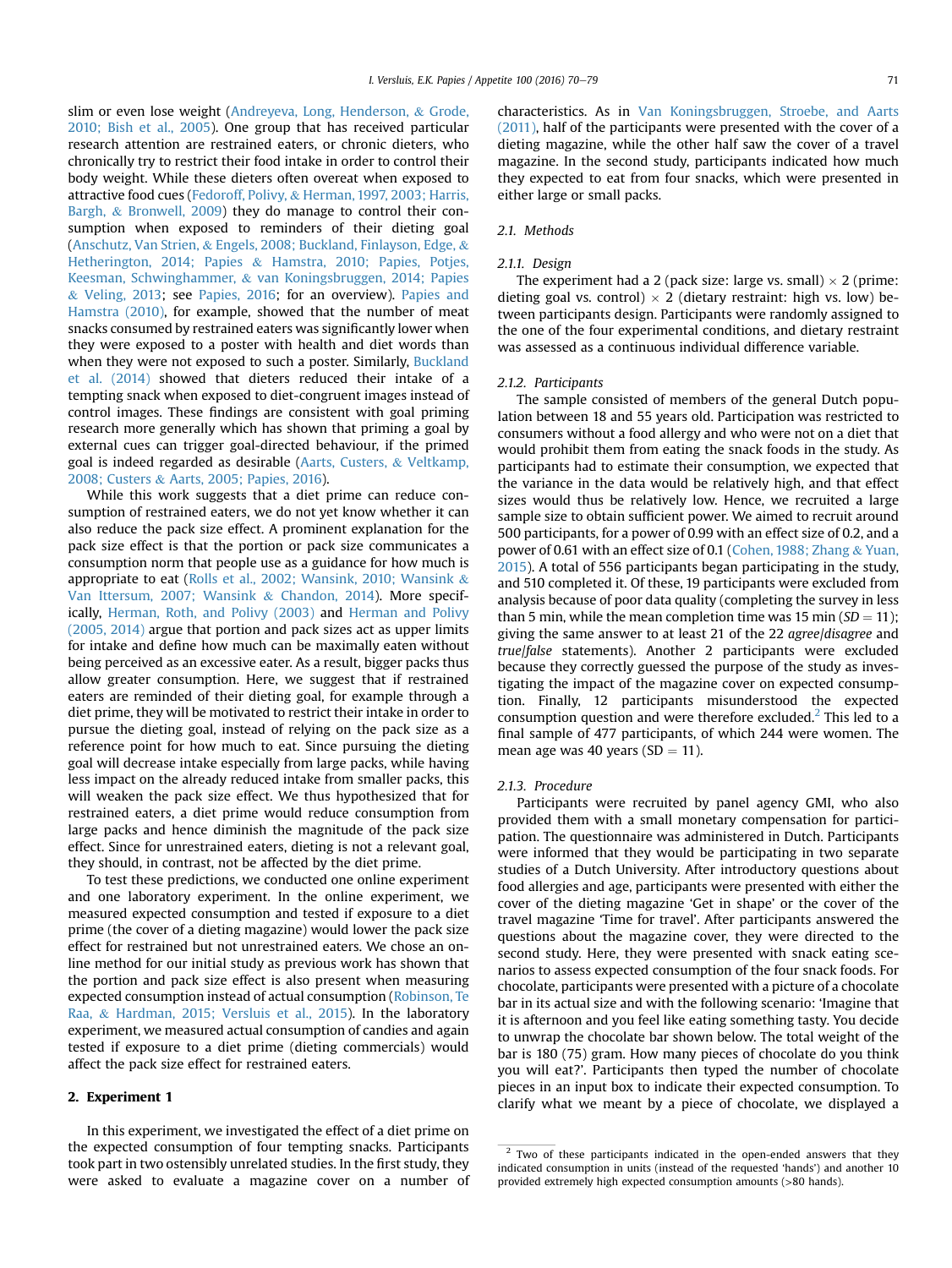picture of one chocolate piece next to the input box. The scenario for M&M's, chips and cocktail nuts was similar, only in this case, consumption was asked in 'hands' instead of 'pieces'. The screen showed a picture of a hand holding a small amount of the snack, and we asked participants how many of these hands they expected to eat. Table 1 gives an overview of the snack foods and pack sizes used in the study. Please refer to the online supplementary material for screenshots of the consumption scenarios. The order in which the four foods were presented was randomized. Finally, participants completed a number of additional questionnaires and were debriefed.

# 2.1.4. Materials

The health magazine 'Get in shape' featured a photo of the silhouette of a woman jumping into the arms of a man. Both models had a healthy weight. The headlines on the cover referred to weight loss, diets, discipline, and fitness. The travel magazine was a 'city special' which showed images of London and featured headlines related to city trips. The design and colour palette of both magazines was similar (see online supplementary material).

For the consumption scenario of the chocolate, we showed a picture of either a 180 g (30 pieces) or a 75 g (14 pieces) plain milk chocolate bar of the Dutch brand Verkade. For the cocktail nuts, the large pack was represented by a 300 g bag of the Dutch brand Duyvis. At the time of the research, the cocktail nuts were not commercially available in a small pack size, hence the image of the large pack was manipulated in Jasc Paint Shop Pro (Version 7, Jasc Software, Inc.) to look like a 120 g pack. For M&M's, we used the Dutch 'Maxi' bag to represent a large pack (400 gr), and a portion bag available in the US to represent a smaller pack (165 gr). The small and large bag of chips were represented by an image of respectively a 120 g bag and a 300 g bag of paprika-flavoured chips of the brand Lays. All packs were shown at their actual size, except for the bags of chips which were shown at approximately 65% to make them fit on the screen. All packs were visibly held by a hand which served as a size reference to judge the actual size of the pack. In case nutrition information was visible on the front of the pack, this was removed.

#### 2.1.5. Other measures

The measures that are included in the subsequent analyses are listed here. For all other measures please refer to the online supplementary material. All scales are 7-point scales, unless stated otherwise. For two randomly selected snacks we asked participants to explain how they had determined their expected consumption (open-ended question). Next, participants indicated their size impression (very small to very big, don't remember) of each pack of snack food shown in the expected consumption questions. We then asked how difficult or easy it was for the participants to indicate their expected consumption. To measure participants' general portion size preferences, we asked them to evaluate a 30 g

#### Table 1

Pack size and measurement of expected consumption of the four snack foods in Experiment 1.

|                                                                 | Size small<br>pack                              | Size large<br>pack                    | Measurement unit for<br>expected<br>consumption (DV) |
|-----------------------------------------------------------------|-------------------------------------------------|---------------------------------------|------------------------------------------------------|
| Milk chocolate<br>Peanut M&M's<br>Chips with paprika<br>flavour | 75 gr<br>165 <sub>gr</sub><br>120 <sub>gr</sub> | 180 gr<br>400 <sub>gr</sub><br>300 gr | Pieces<br>Hands<br>Hands                             |
| Cocktail nuts (peanuts<br>in a crispy coating)                  | 120 gr                                          | 300 gr                                | Hands                                                |

portion of each snack food (way too little to way too much). Participants then filled in the dietary restraint subscale of the Three Factor Eating questionnaire [\(Stunkard](#page-8-0) & [Messick, 1985;](#page-8-0)  $\alpha = 0.86$ ). Next, participants indicated if they were currently trying to lose weight (yes, a bit, no) and completed the perceived self-regulatory success scale ([Fishbach, Friedman,](#page-8-0) & [Kruglanski, 2003](#page-8-0);  $\alpha = 0.84$ ). This was followed by statements regarding the tendency to eat the whole pack: 'If I open a package with sweets or salty snacks, I usually eat the whole package, regardless of its size', 'It is easy for me to close a package from which I am eating, so I can save some for later, and 'I almost never eat the whole contents of a package',  $\alpha$  = 0.79. We then asked some questions about each of the snack foods in the study, including consumption frequency (eat at least once a week; eat at least once a month; eat at least once a year; ate it in the past, but not in the past year; I never eat it) and liking. We assessed current hunger by two questions ('How hungry are you at this moment?'; 'How much could you eat right now?';  $\alpha = 0.87$ ). Next, participants provided their gender, weight and height. Finally, participants wrote down what they thought the purpose of each of the two studies was, before they were debriefed and could write down general comments.

#### 2.2. Data analysis

#### 2.2.1. Statistical methods

We used two-way analysis of variance (ANOVA) and chi-square tests to determine if there were differences between experimental conditions with regard to participant characteristics. To test our hypothesis concerning the effect of diet prime and pack size on expected consumption of restrained eaters, we used a general linear model (GLM) to conduct regression analyses in which pack size and prime were included as factors and dietary restraint as a continuous variable, as well as all interaction terms. To further examine the nature of the interactions with the continuous restraint variable, we used a simple slopes analysis as described by [Aiken and West \(1991\)](#page-7-0), to compare the effects of pack size and diet prime at a high score on dietary restraint (1 SD above the mean) and a low score on dietary restraint (1 SD below the mean). Furthermore, as we made a specific a-priori prediction regarding the effect of the diet prime on restrained eaters who were provided with a large pack of snack food, we tested this effect directly using the relevant contrast, rather than relying merely on the three-way interaction omnibus test (see [Hancock](#page-8-0)  $&$  [Klockars, 1996\)](#page-8-0). We tested this contrast within the GLM, and using simple slopes analysis, we compared expected consumption from a large pack in the diet prime and control conditions at a dietary restraint score that lay 1 SD above the mean. Finally, to examine potential effects of other variables such as BMI and self-regulatory success, we included them in the GLM, and in case of a significant moderating influence, we used simple slopes analyses to further examine their effect on pack size or prime.

All analysis were carried out with SPSS (release 20.0.0, 2011). An a-level of 0.05 was used for all statistical tests. As a measure of effect size we reported partial eta squared and used the following rules of thumb for interpretation of the effect size: small is 0.01, medium is 0.06 and large is 0.14 [\(Cohen, 1988\)](#page-8-0). We did not include effect sizes for effects that were not or only marginally significant, as these effects sizes were consistently very small.

#### 2.2.2. Data transformation

Although data of participants who indicated extreme expected consumption amounts were excluded as described above, there were still participants who indicated that they would consume more than the contents of the whole pack. The answers to the open-ended questions suggested that many of these participants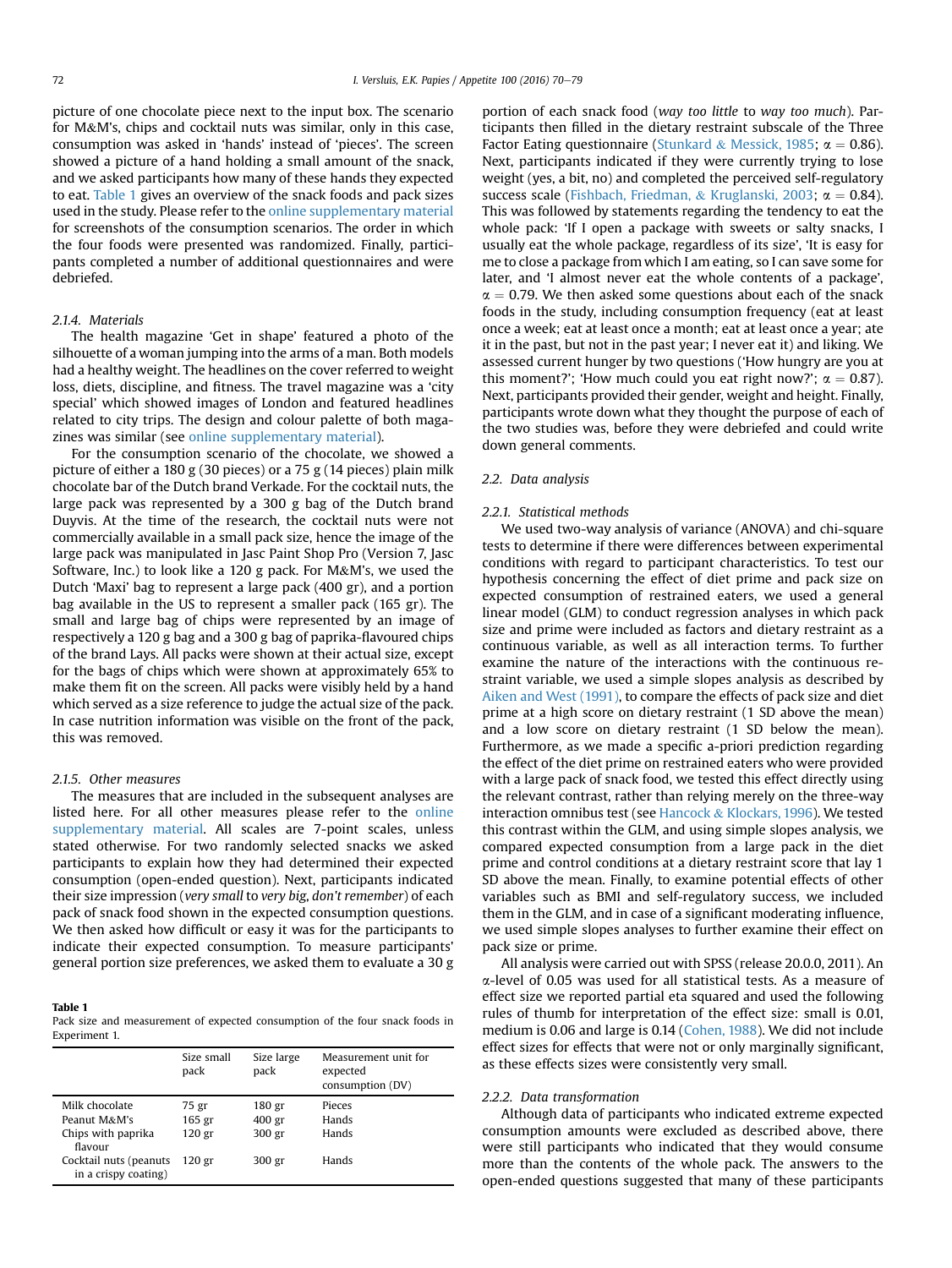assumed that the amount they filled in corresponded to eating the whole pack. It is thus likely that most of these answers were simply wrong estimations of how much is in the pack. We therefore replaced these answers by the contents of the whole pack, which resulted in replacements for respectively 10 and 34 participants in the large and small pack condition. In addition, however, we provide the results without replacements or when excluding these participants, which leads to similar conclusions as our main analyses.

## 2.3. Results

# 2.3.1. Randomization check

There were no significant differences between the four conditions with regard to gender, BMI, dietary restraint, current dieting behaviour, hunger, liking of the snacks, consumption frequency of the snacks, general portion size preferences and tendency to eat the whole pack (all  $ps > 0.10$ ).

As can been seen in Table 2, participants in the control condition had a somewhat higher score on the perceived self-regulatory success scale than those in the diet prime condition,  $F(1, 1)$ 473) = 5.01,  $p = 0.03$ ,  $n_p^2 = 0.01$ . Since including this variable as a covariate did not change any of the results reported below, we report results without self-regulatory success as a covariate.

## 2.3.2. Effect of pack size, prime, and dietary restraint

We transformed expected consumption from pieces/hands to grams and averaged consumption across the four snack foods. Average expected consumption was 52.7 g ( $SD = 43.6$ ). Men expected to consume around 9 g more than women,  $t(475) = 2.29$ ,  $p = 0.02$ . Sixteen participants reported that they would not eat anything from any of the snacks. We did not exclude these participants, however, as not expecting to eat anything could be the result of our diet prime.

Our main regression analysis conducted in the general linear model (GLM) showed that both prime and pack size had a main effect on expected consumption,  $F(1, 469) = 5.78$ ,  $p = 0.02$ ,  $m_{\rm p}^2$  = 0.01, and F(1, 469) = 4.68, p = 0.03,  $n_{\rm p}^2$  = 0.01, respectively. The interaction of prime and pack size was also significant, F(1, 469) = 4.42,  $p = 0.04$ ,  $n_p^2 = 0.01$ , and can be seen in [Fig. 1.](#page-4-0) To examine this interaction further, we analysed the simple main effects of pack size in the control and diet prime conditions separately. This showed that the pack size effect was significant in the control condition,  $F(1, 469) = 9.40$ ,  $p < 0.01$ ,  $n_p^2 = 0.02$ , but not in the diet prime condition,  $F(1, 469) < 0.01$ ,  $p = 0.97$ . Thus, the diet prime reduced the pack size effect.

In addition, dietary restraint had a main effect on expected consumption,  $F(1, 469) = 20.35$ ,  $p < 0.01$ ,  $\eta_{p}^{2} = 0.04$ , such that participants with higher restraint scores expected to eat less of the snacks. However, contrary to our prediction, restraint did not moderate the effect of pack size, prime or their interaction, all  $ps > 0.14$ .

Finally, we directly contrasted consumption in the diet prime

condition with consumption in the control condition separately for restrained eaters and for unrestrained eaters who were presented with a large pack. A simple slopes analysis revealed that expected consumption of restrained eaters (1 SD above the mean) in the large pack condition, was significantly lower in the diet prime condition than in the control condition,  $F(1, 469) = 4.25$ ,  $p = 0.04$ ,  $n_p^2 = 0.01$ . The diet prime was equally effective, however, for unrestrained eaters in the large pack condition,  $F(1, 469) = 7.04$ ,  $p = 0.01, \, \eta_{\rm p}^2 = 0.01.$ 

# 2.3.3. Assessing the influence of "whole pack eaters"

As indicated previously, some participants reported that they would eat an amount equal to or greater than the contents of the whole pack. In the preceding analysis we replaced these answers by the maximum amount in the pack. To assess the impact of this transformation, we conducted two additional analyses: using the untransformed data, and excluding these participants from analysis.

The GLM with the untransformed data showed a main effect of prime,  $F(1, 469) = 5.56$ ,  $p = 0.02$ ,  $n_p^2 = 0.01$ , no main effect of pack size,  $F(1, 469) = 1.01$ ,  $p = 0.32$ , and an interaction of prime and pack size,  $F(1, 469) = 4.09$ ,  $p = 0.04$ ,  $\eta_{\rm p}^2 = 0.01$ . Again, the pack size effect was significant in the control condition,  $F(1, 469) = 4.74$ ,  $p = 0.03$ ,  $n_p^2 = 0.01$ , but not in the diet prime condition,  $F(1, 469) = 0.50$ ,  $p = 0.48$ .

Repeating the analysis without the 44 participants for which replacements were made, showed a main effect of pack size, F(1, 425) = 8.23,  $p < 0.01$ ,  $\eta_{\rm p}^2 = 0.02$ , no main effect of prime,  $F(1)$  $(425) = 1.06$ ,  $p = 0.30$ , and a marginally significant interaction,  $F(1)$ ,  $(425) = 2.71$ ,  $p = 0.10$ ,  $\eta_{p}^{2} = 0.01$ . Again, the pack size effect was significant in the control condition,  $F(1, 425) = 10.16$ ,  $p < 0.01$ ,  $n_p^2 = 0.02$ , but not in the diet prime condition,  $F(1, 425) = 0.73$ ,  $p = 0.39$ .

In sum, using either the untransformed data or removing "extreme" responses did not lead to different conclusions than our main analysis. In all three analyses, the diet prime reduced the pack size effect.

#### 2.3.4. Additional analyses

Additional regression analyses showed that hunger, liking of the snack foods, BMI and gender did not moderate the effect of either pack size or prime on expected consumption, all  $ps > 0.09$ . Perceived self-regulatory success showed a significant interaction with pack size,  $F(1, 466) = 4.83$ ,  $p = 0.03$ ,  $\eta_{\rm p}^2 = 0.01$ , such that the pack size effect was only significant at low perceived selfregulatory success,  $F(1, 466) = 9.85$ ,  $p < 0.01$ ,  $\eta_{\rm p}^2 = 0.02$ , and not at high success,  $F(1, 466) < 0.01$ ,  $p = 0.99$ .

#### 2.4. Discussion

This experiment confirmed that a diet prime can diminish the pack size effect. This suggests that a diet prime motivates consumers to keep their consumption under control, and as a result

#### Table 2

| Participants' characteristics across conditions. Standard deviations are provided in parentheses. |  |
|---------------------------------------------------------------------------------------------------|--|
|---------------------------------------------------------------------------------------------------|--|

|                                   | Control condition |                 | Diet prime condition |                  |
|-----------------------------------|-------------------|-----------------|----------------------|------------------|
|                                   | Small pack        | Large pack      | Small pack           | Large pack       |
| % Female                          | 56% ( $N = 66$ )  | $51\%$ (N = 65) | $49\%$ (N = 53)      | 49% ( $N = 60$ ) |
| % Currently dieting               | 57% ( $N = 67$ )  | $50\%$ (N = 64) | $52\%$ (N = 57)      | 57% ( $N = 69$ ) |
| BMI $\left(\frac{kg}{m^2}\right)$ | 25.37 (5.21)      | 25.11 (5.48)    | 25.83 (4.65)         | 26.12 (5.15)     |
| Dietary restraint                 | 7.81 (4.78)       | 7.94 (4.96)     | 7.23(4.46)           | 7.15(5.23)       |
| Self-regulatory success           | 4.12 (1.49)       | 4.24 (1.49)     | 3.87(1.46)           | 3.87(1.51)       |
| Hunger                            | 3.11(1.47)        | 3.12(1.49)      | 3.29(1.56)           | 2.86(1.48)       |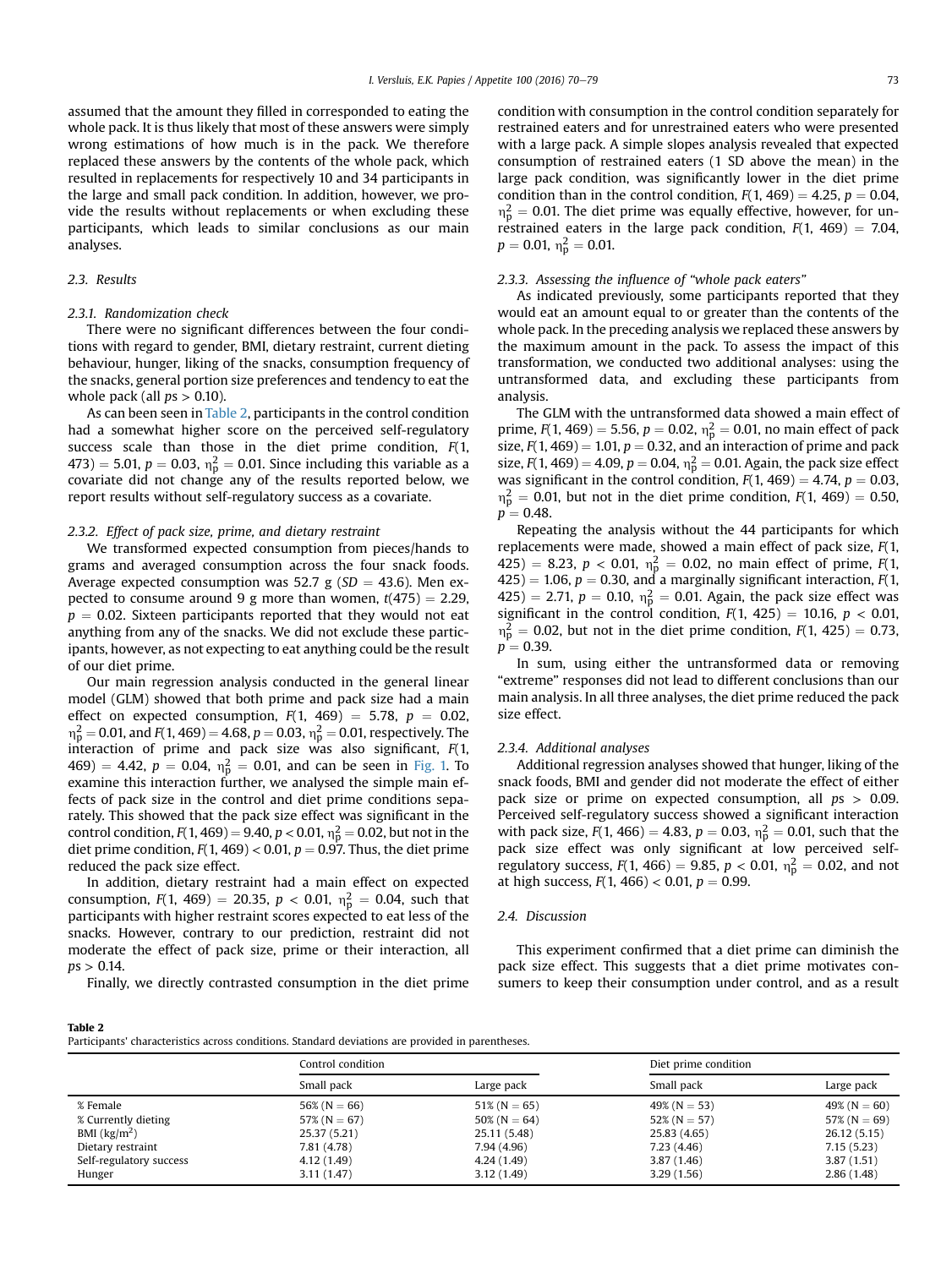<span id="page-4-0"></span>

Fig. 1. Average expected consumption in the control and diet prime conditions when presented with a large or a small pack of snack foods. Since the diet prime reduced expected consumption in the large pack condition similarly for restrained and unrestrained eaters, means are collapsed across these groups.

they rely less on the pack size to determine the appropriate consumption amount. Contrary to our hypothesis, however, the effect of the diet prime was not moderated by dietary restraint. A possible explanation is that the diet prime not only activated a health goal, but also communicated the social norm of keeping consumption under control. To prevent coming across as excessive eaters, both restrained and unrestrained eaters might have limited their consumption after having been exposed to the magazine cover displaying social reminders of a healthy lifestyle [\(Herman et al., 2003;](#page-8-0) [Herman](#page-8-0) & [Polivy, 2014](#page-8-0)).

Although this experiment provided some initial support for diet primes as effective ways to reduce the pack size effect, there are also some important limitations. First, we only measured expected consumption, such that participants made a single decision about how much they would eat in a hypothetical situation. In addition, no actual food was present, and participants did not have to monitor their consumption while actually eating and enjoying the food. Both of these factors might have made it relatively easy for participants to regulate their expected consumption. To determine if diet primes also reduce the pack size effect when participants actually eat from a tempting snack, Experiment 2 was designed to replicate the design of Experiment 1, while including actual snack consumption as our dependent variable. This also allowed us to examine whether the effect of a diet prime would be moderated by participants' restrained status when in an actual eating situation, as we initially hypothesized. Finally, although the findings of Experiment 1 were promising, effect sizes were rather small. This might be due to the large variance in hypothetical consumption amounts that participants provided, and might also be different in an actual eating situation.

#### 3. Experiment 2

In Experiment 2, we investigated the effect of pack size and diet prime on consumption of M&M's in a laboratory setting. Participants could freely eat from either a large or small bag of M&M's while watching movie clips and commercials. Exposure to the diet prime was manipulated via these commercials, which were either about diet-related products or about products unrelated to dieting or food.

## 3.1. Methods

#### 3.1.1. Design

The design was the same as in Experiment 1.

#### 3.1.2. Participants

Dutch university students between 18 and 26 years participated for course credit or a small monetary compensation. We expected that the variance in the data would be less than in Experiment 1, as we now measured actual consumption instead of expected consumption. Based on an expected effect size of 0.2, we aimed to recruit at least 200 participants to obtain 0.80 power [\(Cohen, 1988;](#page-8-0) [Zhang](#page-8-0) & [Yuan, 2015\)](#page-8-0). When signing up for the study, participants were informed that they would be asked to watch and evaluate movie clips. The provision of a snack was not mentioned in the study description. We excluded participants with food-related allergies or diseases from analyses ( $N = 15$ ). We furthermore excluded participants who guessed that our study purpose was to assess the effect of the movie clips/commercials on the amount of M&M's consumed ( $N = 19$ ). The final sample consisted of 224 participants (92 women). Their mean age was 21 years ( $SD = 1.6$ ). The experiment was approved by the ERIM Internal Review Board of Erasmus University.

#### 3.1.3. Procedure

Upon arrival in the lab, participants were brought to individual cubicles by the experimenter and received an instruction sheet. Participants were informed that they were about to watch a number of different movie clips and that some snacks would be available which they could eat freely while watching. An open package of M&M's, water and a napkin were present on the desk in each cubicle. All other materials and questions were presented on the computer. The participants first answered a question about the instructions to make sure participants had read them. After completing some mood ratings, which also unobtrusively included questions assessing current hunger and satiety, participants started with the first of three blocks of clips. Each block consisted of two commercials and a movie clip. After each block, participants were asked to recall both the movie and the products advertised in the commercials. They also rated the movie clip on different aspects. When participants finished the rating of the third movie clip, they were instructed to call the experimenter, who removed the pack of M&M's and started the second part of the questionnaire, which contained eating and diet-related questions. Debriefing information was provided via an e-mail which was sent the day after the last day of the experiment. Before and after each session, the M&M packages were weighed to determine how much each participant had consumed.

#### 3.1.4. Materials

The diet commercials were chosen to prime a dieting goal without inducing negative body-related affect in restrained eaters. The diet commercials were about Dannon Light  $&$  Fit yoghurt, Weight Watchers, Nike Basketball, and Special K breakfast cereals. The message of each commercial was focussed on resisting tempting foods, starting with dieting, setting and reaching your goals, and a weight loss plan. The non-diet-related commercials were for Ikea garden furniture, Intel, Philips Ambilight, Jeep Renegade, Amazon Kindle, and FedEx. In these commercials and in the movie clips, no references were made to dieting, food, or exercise. In the diet prime condition, blocks 1 and 3 showed one 30 s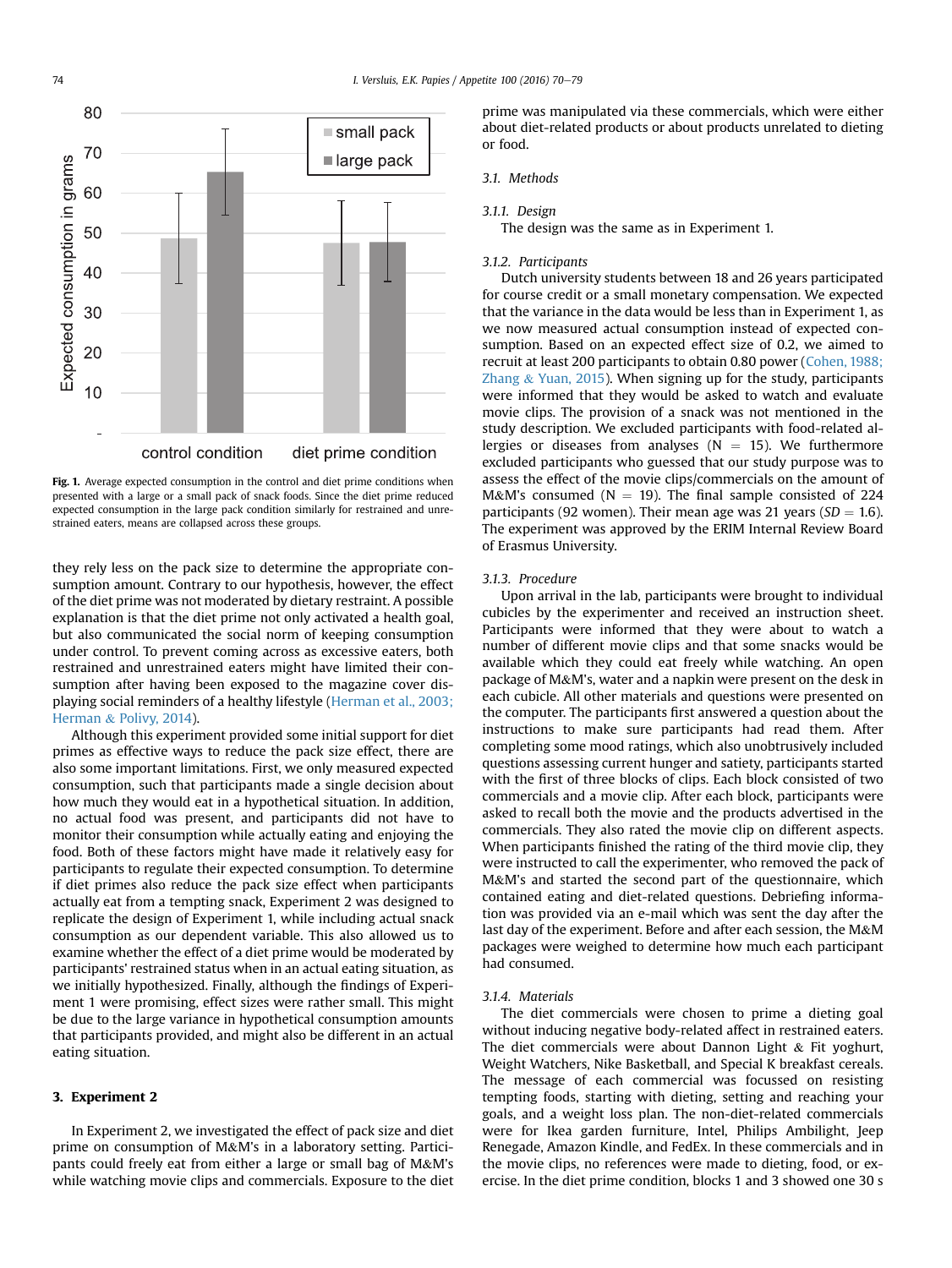| Table 3                                                                                           |
|---------------------------------------------------------------------------------------------------|
| Participants' characteristics across conditions. Standard deviations are provided in parentheses. |

|                          | Control condition |                 | Diet prime condition |                 |
|--------------------------|-------------------|-----------------|----------------------|-----------------|
|                          | Small pack        | Large pack      | Small pack           | Large pack      |
| % Female                 | $48\%$ (N = 32)   | $43\%$ (N = 24) | $34\%$ (N = 16)      | $36\%$ (N = 20) |
| % Currently dieting      | $33\%$ (N = 22)   | $13\%$ (N = 7)  | $28\%$ (N = 13)      | $27\%$ (N = 15) |
| BMI $\frac{kg}{m^2}$     | 22.24 (2.28)      | 21.65(2.2)      | 21.86(2.14)          | 22.76(2.8)      |
| Dietary restraint        | 8.14(5.33)        | 6.89(4.26)      | 7.43 (4.80)          | 7.04(5.26)      |
| Self-regulatory success  | 4.27(1.30)        | 4.40 (1.23)     | 4.47(1.14)           | 4.45(1.19)      |
| Hunger (before eating)   | 3.55(1.75)        | 3.79(1.57)      | 3.77(1.58)           | 3.71(1.85)      |
| Fullness (before eating) | 3.79(1.41)        | 3.43(1.29)      | 3.55(1.28)           | 3.60(1.44)      |

commercial about a diet-related product and one 30 s commercial unrelated to dieting, so that participants would be less likely to guess the purpose of the study. In block 2, we showed a dieting commercial of 30 s and a motivational exercise commercial of 90 s. The exercise commercial was included to appeal to males, as commercials for dieting products are almost exclusively aimed at females. To make the viewing experience realistic, we chose the length of the commercials such that the commercial block would not last longer than the movie clip. In the diet prime condition, participants were thus exposed to four diet-related commercials which took up 2 min and 30 s of the total viewing time of 16 min.

Participants received peanut M&M's in either a 'Maxi' 400 g bag or a 200 g bag. The opening of the bag was cut to about 6 cm, large enough for the M&M's to pour out easily, but small enough to prevent participants from reaching into the bag with their hand. Water was provided in a 0.5 L jug.

#### 3.1.5. Other measures

The measures that were included in the subsequent analyses are listed here. For all other measures please refer to the online supplementary material. Before watching the clips, feelings of hunger and fullness were assessed together with a number of other feelings, including happy, sad, relaxed, irritated, enthusiastic and thirsty. These questions were framed as 'to what extent do you feel  $\ldots$  ' (1 = not at all to 7 = very much), and they were repeated at the end of the experiment, before the demographic questions. Just before the researcher removed the bag of M&M's, participants were asked what they thought the purpose of the first part of the study was. Liking, consumption frequency of M&M's, and general portion size preference were assessed with the same questions as in Experiment 1. The measures for dietary restraint ( $\alpha = 0.88$ ), current dieting behaviour, perceived self-regulatory success ( $\alpha = 0.67$ ), and tendency to eat the whole pack ( $\alpha = 0.79$ ) were also the same as in Experiment 1. Finally, participants indicated their gender, height and weight.

# 3.2. Data analysis

The same analysis procedures were used as in Experiment 1.

## 3.3. Results

#### 3.3.1. Randomization check

There were no significant differences between the four experimental conditions with regard to perceived self-regulatory success, dietary restraint, gender, BMI, current dieting behaviour, hunger, fulness, liking of the M&M's, consumption frequency of the M&M's, and general portion size preference (all  $ps > 0.05$ , see Table 3).

## 3.3.2. Effect of pack size, prime, and dietary restraint

Average consumption was  $M = 41.9$  (SD = 39.0) grams of M&M's which translates into 214 kcal. Men and women consumed similar amounts,  $t(222) = 1.53$ ,  $p = 0.13$ . Fifty-nine participants refrained from eating any  $M\&M's$ .<sup>3</sup> We did not exclude these participants from analyses as the study instructions did not require participants to eat something. Furthermore, not eating could also be the result of our diet prime. $4$ 

Results showed that, contrary to our hypothesis, there was no main effect of pack size,  $F(1, 216) = 0.69$ ,  $p = 0.41$ . The main effect of prime, however, was marginally significant,  $F(1, 216) = 3.72$ ,  $p$  = 0.06,  $\eta_{\rm p}^2$  = 0.02, such that participants who were exposed to diet commercials ( $M = 36.9$ ,  $SD = 33.3$ ) consumed somewhat less than control participants ( $M = 46.0$ , SD = 42.9). Again in contrast to Experiment 1, the interaction of prime and pack size was not significant,  $F(1, 216) = 1.62$ ,  $p = 0.20$ . Restraint did not significantly moderate the effect of pack size, prime or their interaction, all  $ps > 0.12$ , and also did not have a main effect on consumption,  $F(1,$  $216$ ) = 0.30,  $p = 0.59$ .

Based on our a-priori prediction, we then directly contrasted consumption in the diet prime condition with consumption in the control condition separately for restrained eaters and for unrestrained eaters who were provided with a large pack. As predicted, the consumption of restrained eaters (1 SD above the mean) in the large pack condition, was significantly lower in the diet prime condition ( $M = 24.98$ ,  $SE = 7.54$ ) than in the control condition  $(M = 55.47, SE = 8.56), F(1, 216) = 7.15, p < 0.01, \eta_{p}^{2} = 0.03$ . On average, restrained eaters thus ate about 156 calories (30.5 g) less of M&M's in a large pack when reminded of their dieting goal. Also as predicted, unrestrained eaters (1 SD below the mean) eating from large packs were not affected by the prime,  $F(1, 216) = 0.09$ ,  $p = 0.76$ . Similarly, restrained and unrestrained eaters eating from small packs were not affected by the diet prime, all  $ps > 0.50$ . In other words, restrained eaters significantly reduced their consumption from large packs when primed with a dieting goal and therefore displayed a smaller pack size effect, as we had hypothesized, while unrestrained eaters were not influenced by the prime. These findings are displayed in [Fig. 2.](#page-6-0)

## 3.3.3. Potential effects of time of day

In line with [Boland, Connell, and Vallen \(2013\),](#page-7-0) we explored the effect of time of day of the experiment  $(9 \text{ am}-12 \text{ pm vs.})$  $12$  pm $-5$  pm) as an additional factor. Time of day had a main effect on consumption,  $F(1, 213) = 15.16$ ,  $p < 0.01$ ,  $n_p^2 = 0.07$ . It did not interact with prime,  $F(1, 213) = 0.04$ ,  $p = 0.84$ , but interacted with pack size,  $F(1, 213) = 4.98$ ,  $p = 0.03$ ,  $n_p^2 = 0.02$ . Simple main effects

<sup>&</sup>lt;sup>3</sup> The relatively large percentage of participants who refrained from eating anything led to a skewness in the data. However, inspection of the residuals did not reveal any major problems, and we continued our analysis with the GLM.

<sup>&</sup>lt;sup>4</sup> Comparison of the percentage of participants who ate nothing across the conditions revealed that this percentage was indeed much higher in the diet prime  $-$  restrained eaters  $-$  large pack condition (52%) than in any of the other conditions (24%),  $x^2(1, N = 224) = 8.10$ ,  $p < 0.01$ . Not eating thus might have been a strategy that restrained eaters used to keep consumption from large packs under control.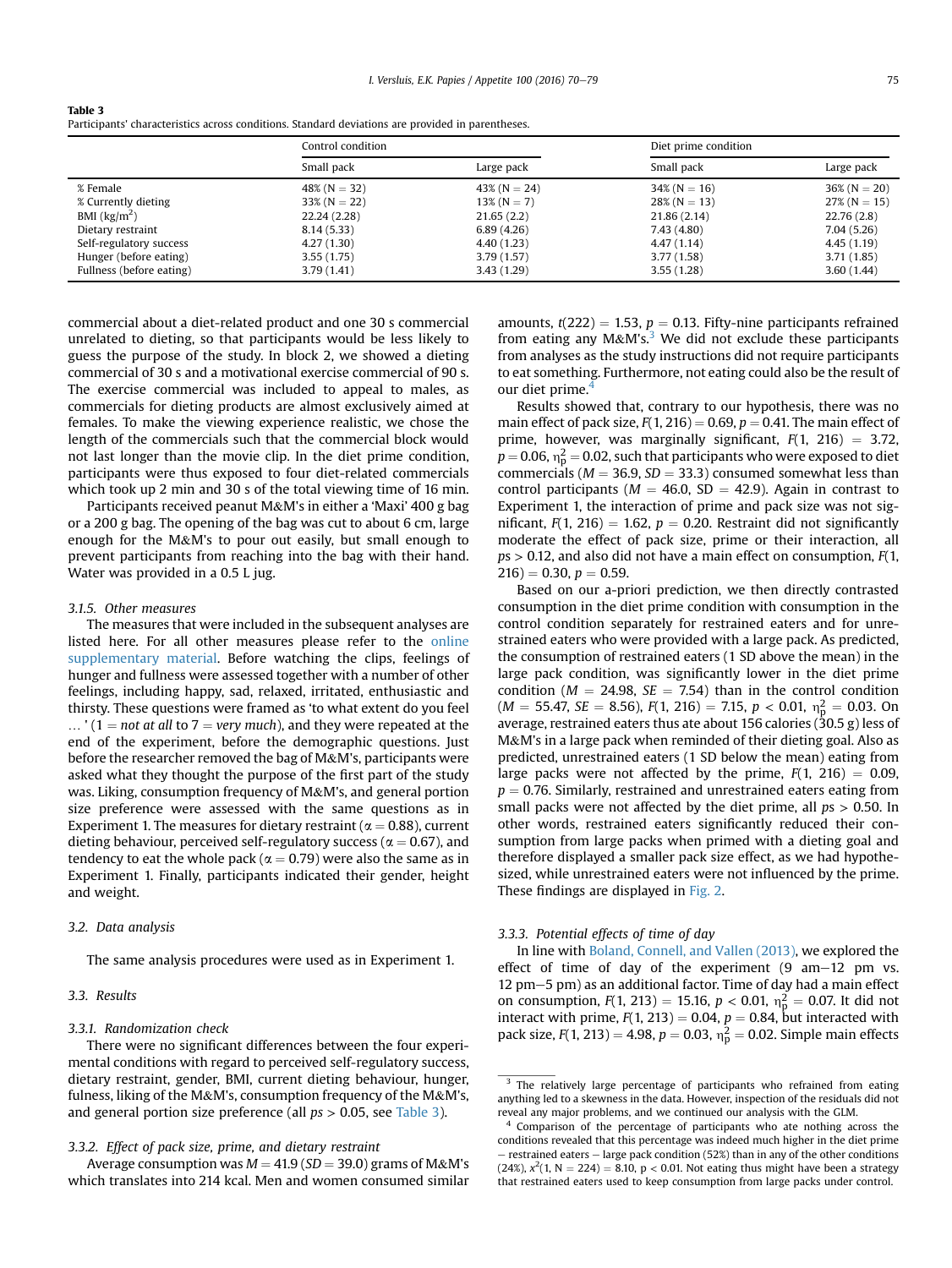<span id="page-6-0"></span>

Fig. 2. Snack consumption of restrained eaters (1 SD above the mean, see [Aiken](#page-7-0) & [West, 1991](#page-7-0)) and unrestrained eaters (1 SD below the mean) in the control and diet prime conditions when eating from a large or a small pack of M&M's.

showed that there was no pack size effect in the morning,  $F(1, 1)$ 213) = 2.03,  $p = 0.16$ ,  $n_p^2 = 0.01$ , with consumption from the small and large pack respectively being  $M = 34.03$  (SE = 5.62), and  $M = 22.08$  (SE = 6.22), while there was a marginally significant pack size effect in the afternoon,  $F(1, 213) = 3.28$ ,  $p = 0.07$ ,  $n_p^2 = 0.02$ , with consumption from the small and large pack respectively being  $M = 42.75$  (SE = 4.62), and  $M = 54.20$  (SE = 4.33). We therefore ran an additional analysis testing our main hypothesis only among afternoon participants, which showed that prime and pack size both had a marginally significant main effect,  $F(1, 135) = 2.77$ ,  $p < 0.10$ ,  $m_{\rm p}^2 =$  0.02, and  $F(1, 135)$   $= 3.12, p =$  0.08,  $n_{\rm p}^2 =$  0.02, respectively. The interaction of prime and dietary restraint reached marginal significance,  $F(1, 135) = 3.32$ ,  $p = 0.07$ ,  $\eta_{\rm p}^2 = 0.02$ , and so did the threeway interaction of dietary restraint, prime and pack size, F(1, 135) = 2.72,  $p = 0.10$ ,  $n_p^2 = 0.02$ , such that restrained eaters presented with a large pack ate significantly less in the diet prime condition than in the control condition,  $F(1, 135) = 8.82$ ,  $p < 0.01$ ,  $n_p^2 = 0.06$ . Again, unrestrained eaters and restrained eaters presented with a small pack were not affected by the prime, all  $ps > 0.72$ .

#### 3.3.4. Additional analyses

Additional regression analyses showed that perceived selfregulatory success in dieting, hunger, fullness, BMI, liking of the M&M's, consumption frequency of the M&M's, and gender did not moderate the effect of the pack size and diet prime, all  $ps > 0.05$ .

## 3.4. Discussion

This experiment was designed to replicate Experiment 1 in an actual consumption setting. Although the conventional omnibus test only revealed a marginally significant main effect of the diet prime, with consumption being lower in the diet prime condition than in the control condition, specific contrasts revealed the expected effects of the diet prime on restrained eaters. As hypothesized, the diet prime reduced restrained eaters' consumption from large packs, and as a result diminished the pack size effect. Also in line with our expectations, but contrary to Experiment 2, the diet prime was not effective for unrestrained eaters. We should note that many participants did not eat any M&M's, and while this could be the result of their dieting goal, it led to a high number of zero's in

the data, so that these findings should be interpreted with caution. While this is a drawback of the procedure used, we did not want to focus participants' attention on the fact that we were interested in their eating behaviour by requiring them to eat some of the tempting snack, in order to reduce demand and observer effects.

## 4. General discussion

We conducted two experiments that tested whether exposure to a diet prime influences consumption quantity decisions of restrained eaters and diminishes the pack size effect. As hypothesized, the diet prime reduced restrained eaters' expected and actual consumption from large packs. In line with other goal priming studies in the domain of eating behaviour, these findings suggest that activating the goal of dieting can help dieters control their intake even in the presence of large quantities of tempting snacks. Thus, goal primes may offer a promising strategy to curb the packsize effect among diet-concerned individuals.

Two unexpected findings warrant further discussion. In Experiment 1, unrestrained eaters unexpectedly reported to eat less when they had been primed with the dieting goal. It is possible that in addition to a reminder of one's goal of dieting, the prime we used also communicated the social norm of moderating one's consumption, and thus affected unrestrained eaters, but only when self-reports of expected consumption were assessed.

Furthermore, Experiment 2 did not show a significant pack size effect, which is in contrast with numerous previous studies showing this effect for both meals and for snacks (see [Marchiori,](#page-8-0) [Keesman,](#page-8-0) & [Papies, 2016; Zlatevska, Dubelaar,](#page-8-0) & [Holden, 2014](#page-8-0); for meta-analyses). Possibly, this difference is due to our experimental procedure, which differed in important ways from many other studies. First of all, participants did not eat directly from an open container but had to pour the M&M's from the bag. This action required participants to take their eyes off the screen and focus on the M&M's, which might have made eating less automatic and more deliberative ([Cheema](#page-8-0) & [Soman, 2008; Geier, Wansink,](#page-8-0) & [Rozin, 2012; Painter, Wansink,](#page-8-0) & [Hieggelke, 2002](#page-8-0)), and thus decreased the pack size effect. We also found that time of day moderated the pack size effect, with the effect being stronger in the afternoon than in the morning. Possibly, self-regulation is more difficult later in the day [\(Hofmann, Vohs,](#page-8-0) & [Baumeister, 2012](#page-8-0)), and a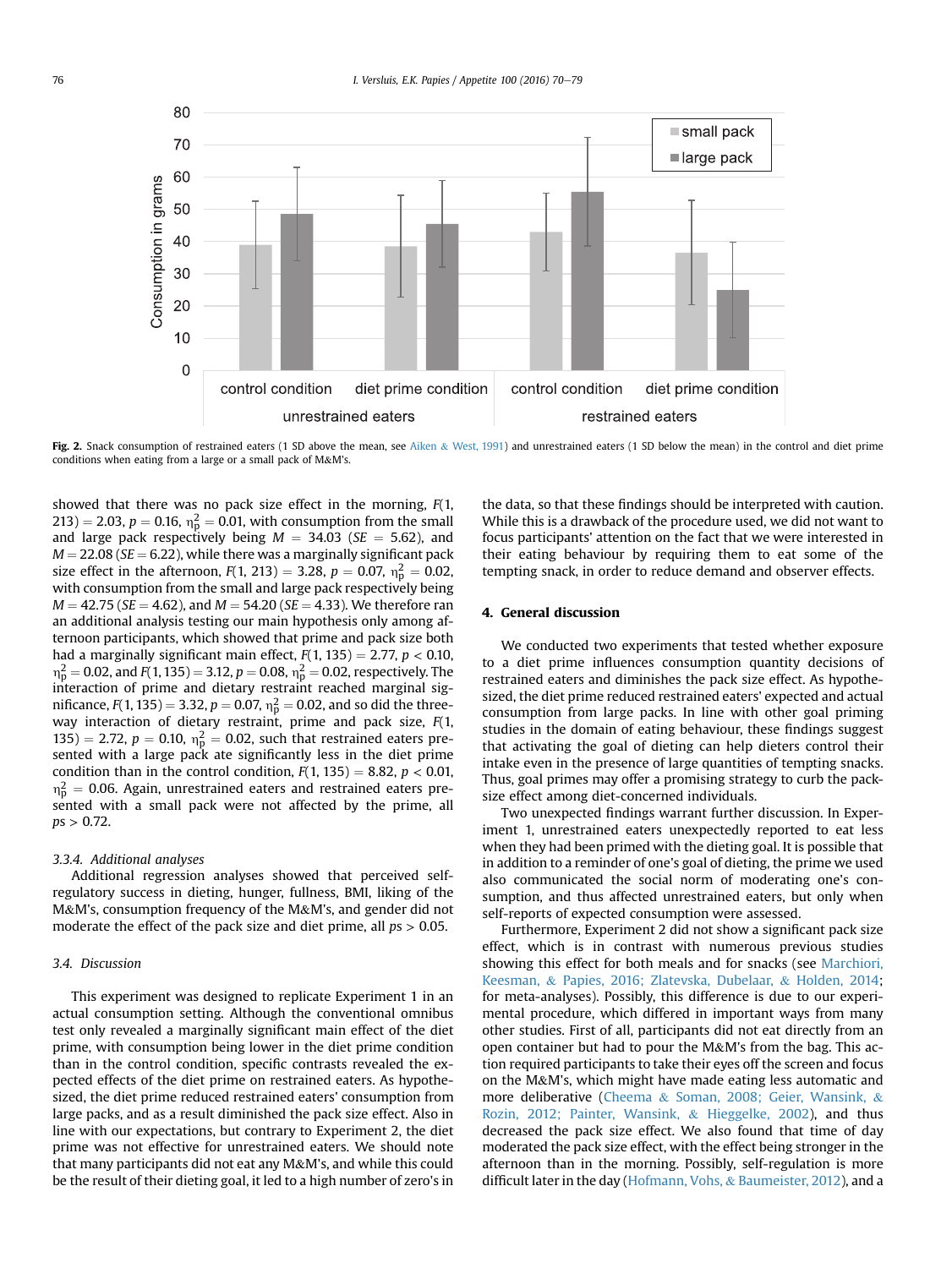<span id="page-7-0"></span>chocolate snack seems more desirable in the afternoon (see [Papies,](#page-8-0) [2013\)](#page-8-0), which makes it more difficult to resist the temptations of a large pack of M&M's (Boland et al., 2013). Thus, the fact that Experiment 2 was conducted in both morning and afternoon sessions could explain why the overall pack size effect was relatively weak.

#### 4.1. Limitations and future research

Effect sizes in our experiments were small, making replication of these results important. We conducted our experiments in settings that encouraged natural eating decisions, which allowed for considerable variance in consumption data due to factors such as hunger, time of day, and liking of the foods.<sup>5</sup> This may have made it relatively hard to detect the effects of pack size and prime. At the same time, these are the conditions under which intervention tools to curb the portion size effect will have to be effective outside the laboratory. We should note that even though the statistical effect sizes of the primes were relatively small, the predicted effect of the diet prime on restrained eaters eating from a large pack did lead to a reduction in intake by about 156 calories on average, which is a strong and meaningful effect on eating behaviour. In addition, even small changes in intake can lead to weight loss (see for example [Kaipainen, Payne,](#page-8-0) & [Wansink, 2012\)](#page-8-0), for example if repeated goal priming supports the formation of healthy habits [\(Papies, 2016\)](#page-8-0). It is therefore informative that systematic effects of diet primes were still found, as predicted, among those who value the goal of dieting.

Future research could use a within-participants design to more accurately assess on an individual level how interventions such as exposure to a diet prime impact the pack size effect. However, preventing demand effects in such a set-up will be challenging as it will be much easier for participants to guess the purpose of the study. To reduce variance in consumption data in a betweenparticipants design, it should be considered to require that participants refrain from eating for a specific period before the study or to possibly provide participants with a fixed meal a few hours before the experiment (Blundell et al., 2010).

The difference in outcome between Experiment 1 and Experiment 2 suggests that the two experimental methods measure different aspects of consumption. In Experiment 1 participants reported what they would do in their natural, at-home situation, while in Experiment 2 participants had the hedonic experience of actually eating the food. Ideally, future research would combine these two methods by measuring actual consumption in a more naturalistic eating environment.

The results of the current experiments are in contrast to some studies that did not find an effect of a diet prime on consumption (Peláez-Ferná[ndez](#page-8-0)  $&$  [Extremera, 2011\)](#page-8-0) or even found that a diet prime increased instead of decreased consumption among restrained eaters [\(Seddon](#page-8-0) & [Berry, 1996; Strauss, Doyle,](#page-8-0) & [Kreipe,](#page-8-0) [1994; Warren, Strauss, Taska,](#page-8-0) & [Sullivan, 2005](#page-8-0)). What these studies have in common is that they all exposed participants to images of thin, beautiful women, rather than other, direct reminders of dieting. Such images can lead to negative body-related affect in restrained eaters [\(Groesz, Levine,](#page-8-0) & [Murnen, 2002](#page-8-0)), which can trigger overeating. Furthermore, length and frequency of exposure and the degree to which attention is drawn to the diet primes, could also impact their effectiveness. In [Pel](#page-8-0)á[ez-Fern](#page-8-0)ández  $&$  [Extremera \(2011\),](#page-8-0) for example, participants were not asked to read or look at the magazine that was used as the diet prime,

whereas in the current studies, the primes were explicitly integrated into the experimental procedures. Future research could focus on identifying how different types of diet primes and the ways of exposing participants to them impact eating (see [Papies,](#page-8-0) [2016\)](#page-8-0).

The scale used to identify restrained eaters could also influence whether effects of primes on restrained eaters' consumption are found. In studies where pictures of attractive models were used as diet primes, consumption among restrained eaters increased in response to the diet primes when restraint was measured using the Revised Restrained Scale (RS; [Herman](#page-8-0) & [Polivy, 1980; Seddon](#page-8-0) & [Berry, 1996; Strauss et al., 1994; Warren et al., 2005\)](#page-8-0), but decreased when restraint was measured using the Dutch Eating Behaviour Questionnaire (DEBQ; Anschutz et al., 2008; Van Strien, Frijters, Bergers, & Defares, 1986). It has been argued that the RS tends to mainly measure behaviours and consequences related to unsuccessful dieting [\(Stice, Ozer,](#page-8-0) & [Kees, 1997](#page-8-0)), while other scales such as the DEBQ and the Three Factor Eating questionnaire ([Stunkard](#page-8-0) & [Messick, 1985](#page-8-0)) measure successful dieting behaviour ([Laessle, Tuschl, Kotthaus,](#page-8-0) & [Pirke, 1989; Lowe, 1993\)](#page-8-0). Diet primes with images of thin models might induce less negative affect in successful dieters than in unsuccessful dieters, and hence reduce consumption when dietary restraint is measured using the DEBQ or TFEQ, but increase consumption when the RS is used to measure restraint. More research is needed to determine how different ways of measuring dietary restraint can influence study results.

## 5. Conclusion

The present research presents initial evidence that diet primes can reduce the pack size effect for restrained eaters. The diet prime is likely to activate the dieting goal ([Papies, 2012\)](#page-8-0) and in this way, it will motivate restrained eaters, who value this goal, to keep their consumption under control. These findings suggest that the pack size effect is not an inevitable consequence of the current eating environment which can only be prevented by structurally changing this environment ([Cohen](#page-8-0) & [Farley, 2008; Wansink, 2010\)](#page-8-0). Instead, we show that if consumers are sufficiently motivated to limit their consumption and are reminded of this motivation at the right time, the pack size effect can be weakened.

# Appendix A. Supplementary data

Supplementary data related to this article can be found at [http://](http://dx.doi.org/10.1016/j.appet.2016.02.011) [dx.doi.org/10.1016/j.appet.2016.02.011.](http://dx.doi.org/10.1016/j.appet.2016.02.011)

#### References

- Aarts, H., Custers, R., & Veltkamp, M. (2008). Goal priming and the affectivemotivational route to nonconscious goal pursuit. Social Cognition, 26, 555e577. [http://dx.doi.org/10.1521/soco.2008.26.5.555.](http://dx.doi.org/10.1521/soco.2008.26.5.555)
- Aiken, L. S., & West, S. G. (1991). [Multiple regression: Testing and interpreting in](http://refhub.elsevier.com/S0195-6663(16)30046-0/sref2)teractions[. Newbury Park: Sage](http://refhub.elsevier.com/S0195-6663(16)30046-0/sref2).
- Andreyeva, T., Long, M. W., Henderson, K. E., & Grode, G. M. (2010). Trying to lose weight: diet strategies among Americans with overweight or obesity in 1996 and 2003. Journal of the American Dietetic Association, 110, 535-542. [http://](http://dx.doi.org/10.1016/j.jada.2009.12.029) [dx.doi.org/10.1016/j.jada.2009.12.029](http://dx.doi.org/10.1016/j.jada.2009.12.029).
- Anschutz, D. J., Van Strien, T., & Engels, R. C. M. E. (2008). Exposure to slim images in mass media: television commercials as reminders of restriction in restrained eaters. Health Psychology, 27, 401-408. [http://dx.doi.org/10.1037/0278-](http://dx.doi.org/10.1037/0278-6133.27.4.401) [6133.27.4.401.](http://dx.doi.org/10.1037/0278-6133.27.4.401)
- Bish, C. L., Blanck, H. M., Serdula, M. K., Marcus, M., Kohl, H. W., & Khan, L. K. (2005). Diet and physical activity behaviors among Americans trying to lose weight: 2000 behavioral risk factor surveillance system. Obesity Research, 13, 596-607. [http://dx.doi.org/10.1038/oby.2005.64.](http://dx.doi.org/10.1038/oby.2005.64)
- Blundell, J., De Graaf, C., Hulshof, T., Jebb, S., Livingstone, B., Lluch, A., et al. (2010). Appetite control: methodological aspects of the evaluation of foods. Obesity Reviews, 11, 251-270. [http://dx.doi.org/10.1111/j.1467-789X.2010.00714.x.](http://dx.doi.org/10.1111/j.1467-789X.2010.00714.x)
- Boland, W. A., Connell, P. M., & Vallen, B. (2013). Time of day effects on the regulation of food consumption after activation of health goals. Appetite, 70, 47 $-52$ .

 $5$  In Experiment 2, both hunger and liking had a substantial effect on the amount consumed, F(1, 213) = 31.59, p < 0.01,  $n_p^2 = 0.13$ , and F(1, 213) = 28.28, p < 0.01,  $n_{\rm p}^2 = 0.12$ , respectively.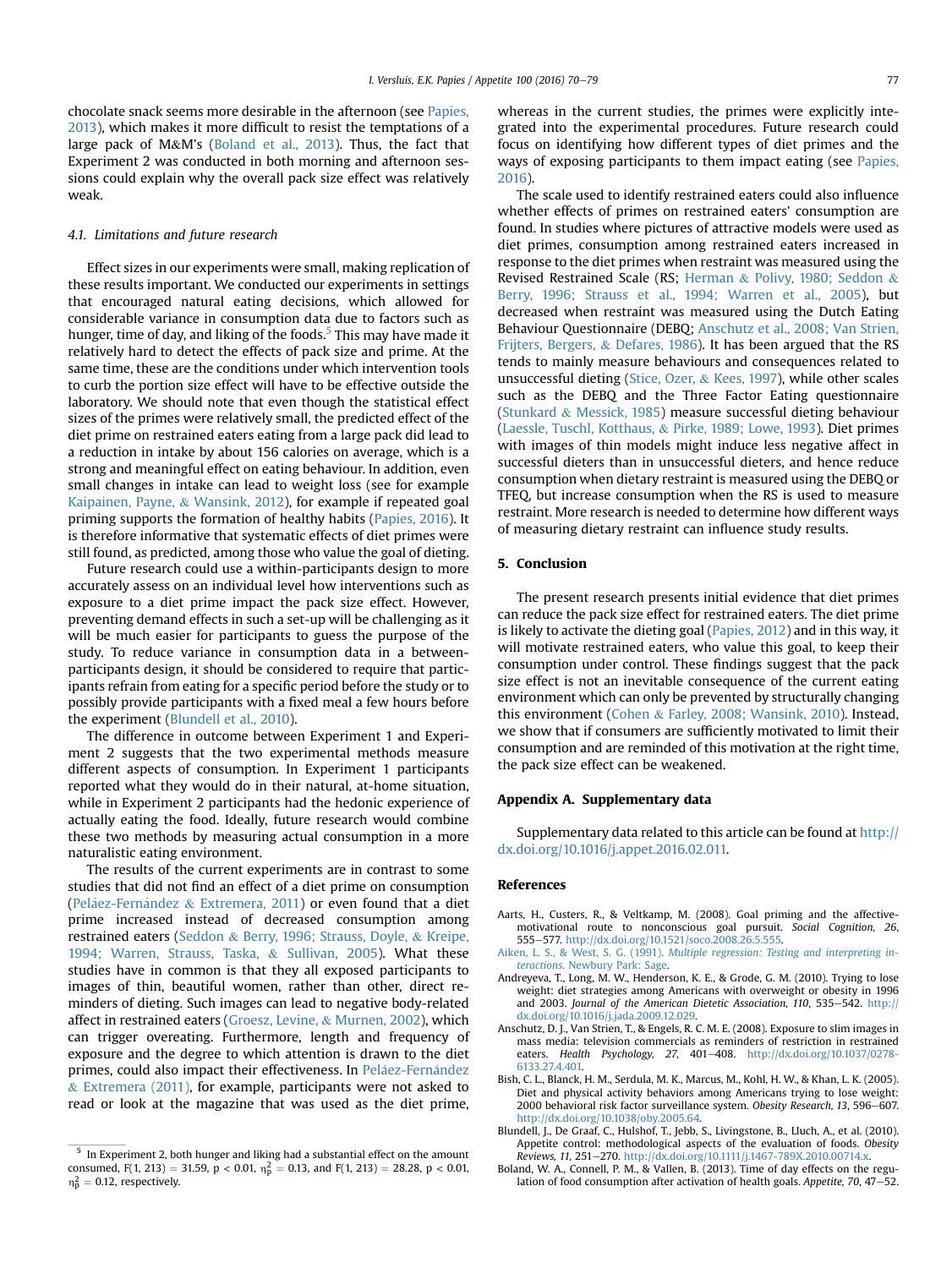<span id="page-8-0"></span><http://dx.doi.org/10.1016/j.appet.2013.06.085>.

- Buckland, N. J., Finlayson, G., Edge, R., & Hetherington, M. M. (2014). Resistance reminders: dieters reduce energy intake after exposure to diet-congruent food images compared to control non-food images. Appetite, 73, 189-196. [http://](http://dx.doi.org/10.1016/j.appet.2013.10.022) [dx.doi.org/10.1016/j.appet.2013.10.022.](http://dx.doi.org/10.1016/j.appet.2013.10.022)
- Cavanagh, K., Vartanian, L. R., Herman, C. P., & Polivy, J. (2014). The effect of portion size on food intake is robust to brief education and mindfulness exercises. Journal of Health Psychology, 19, 730-739. [http://dx.doi.org/10.1177/](http://dx.doi.org/10.1177/1359105313478645) [1359105313478645.](http://dx.doi.org/10.1177/1359105313478645)
- Chandon, P. (2013). How package design and packaged-based marketing claims lead to overeating. Applied Economic Perspectives and Policy,  $35$ ,  $7-31$ . [http://](http://dx.doi.org/10.1093/aepp/pps028) [dx.doi.org/10.1093/aepp/pps028.](http://dx.doi.org/10.1093/aepp/pps028)
- Cheema, A., & Soman, D. (2008). The effect of partitions on controlling consumption. Journal of Marketing Research, 45, 665-675. [http://dx.doi.org/10.1509/](http://dx.doi.org/10.1509/jmkr.45.6.665) [jmkr.45.6.665](http://dx.doi.org/10.1509/jmkr.45.6.665).
- Cohen, J. (1988). [Statistical power analysis for the behavioral sciences](http://refhub.elsevier.com/S0195-6663(16)30046-0/sref12) (2nd ed.). [Hillsdale, NJ: Erlbaum.](http://refhub.elsevier.com/S0195-6663(16)30046-0/sref12)
- Cohen, D. A., & Farley, T. A. (2008). Eating as an automatic behavior. Prevention Chronic Disease, 5, 1-7. Retrieved from: [http://www.cdc.gov/pcd/issues/2008/](http://www.cdc.gov/pcd/issues/2008/jan/07_0046.htm) [jan/07\\_0046.htm](http://www.cdc.gov/pcd/issues/2008/jan/07_0046.htm) Accessed 29.07.15.
- Custers, R., & Aarts, H. (2005). Positive affect as implicit motivator: on the nonconscious operation of behavioural goals. Journal of Personality and Social Psychology, 89, 129-142. <http://dx.doi.org/10.1037/0022-3514.89.2.129>.
- Diliberti, N., Bordi, P. L., Conklin, M. T., Roe, L. S., & Rolls, B. J. (2004). Increased portion size leads to increased energy intake in a restaurant meal. Obesity Research, 12, 562-568. <http://dx.doi.org/10.1038/oby.2004.64>.
- Fedoroff, I., Polivy, J., & Herman, C. P. (2003). The specificity of restrained versus unrestrained eaters' responses to food cues: general desire to eat, or craving for the cued food? Appetite, 41, 7-13. [http://dx.doi.org/10.1016/S0195-6663\(03\)](http://dx.doi.org/10.1016/S0195-6663(03)00026-6) [00026-6.](http://dx.doi.org/10.1016/S0195-6663(03)00026-6)
- Fedoroff, I. C., Polivy, J., & Herman, C. P. (1997). The effect of pre-exposure to food cues on the eating behavior of restrained and unrestrained eaters. Appetite, 28, 33e47. [http://dx.doi.org/10.1006/appe.1996.0057.](http://dx.doi.org/10.1006/appe.1996.0057)
- Fishbach, A., Friedman, R. S., & Kruglanski, A. W. (2003). Leading us not unto temptation. Momentary allurements elicit overriding goal activation. Journal of Personality and Social Psychology, 84, 296-309. [http://dx.doi.org/10.1037/0022-](http://dx.doi.org/10.1037/0022-3514.84.2.296) [3514.84.2.296](http://dx.doi.org/10.1037/0022-3514.84.2.296).
- Fisher, J. O., & Kral, T. V. E. (2008). Super-size me: portion size effects on young children's eating. Physiology & Behavior, 94, 39-47. [http://dx.doi.org/10.1016/](http://dx.doi.org/10.1016/j.physbeh.2007.11.015) [j.physbeh.2007.11.015.](http://dx.doi.org/10.1016/j.physbeh.2007.11.015)
- French, S. A., Mitchell, N. R., Wolfson, J., Harnack, L. J., Jeffery, R. W., Gerlach, A. F., et al. (2014). Portion size effects on weight gain in a free living setting. Obesity, 22, 1400-1405. <http://dx.doi.org/10.1002/oby.20720>.
- Geier, A., Wansink, B., & Rozin, P. (2012). Red potato chips: segmentation cues can substantially decrease food intake. Health Psychology, 31, 398-401. [http://](http://dx.doi.org/10.1037/a0027221) [dx.doi.org/10.1037/a0027221.](http://dx.doi.org/10.1037/a0027221)
- Groesz, L. M., Levine, M. P., & Murnen, S. K. (2002). The effect of experimental presentation of thin media images on body satisfaction: a meta-analytic review. International Journal of Eating Disorders, 31, 1-16. [http://dx.doi.org/10.1002/](http://dx.doi.org/10.1002/eat.10005) [eat.10005](http://dx.doi.org/10.1002/eat.10005).
- Hancock, G. R., & Klockars, A. J. (1996). The quest for  $\alpha$ : developments in multiple comparison procedures in the quarter century since. Review of Educational Researchl, 66, 269-306. <http://dx.doi.org/10.3102/00346543066003269>.
- Harris, J. L., Bargh, J. A., & Bronwell, K. D. (2009). Priming effects of television food advertising on eating behavior. Health Psychology, 28, 404-413. [http://](http://dx.doi.org/10.1037/a0014399) [dx.doi.org/10.1037/a0014399.](http://dx.doi.org/10.1037/a0014399)
- [Herman, C. P., & Polivy, J. \(1980\). Restrained eating. In A. J. Stunkard \(Ed.\),](http://refhub.elsevier.com/S0195-6663(16)30046-0/sref26) Obesity [\(pp. 208](http://refhub.elsevier.com/S0195-6663(16)30046-0/sref26)-[225\). Philadelphia: Saunders](http://refhub.elsevier.com/S0195-6663(16)30046-0/sref26).
- Herman, C. P., & Polivy, J. (2005). Normative influences on food intake. Physiology and Behavior, 86, 762-772. <http://dx.doi.org/10.1016/j.physbeh.2005.08.064>.
- Herman, C. P., & Polivy, J. (2014). Models, monitoring, and the mind: comments on Wansink and Chandon's 'slim by design'. Journal of Consumer Psychology, 24, 432-437. [http://dx.doi.org/10.1016/j.jcps.2014.03.002.](http://dx.doi.org/10.1016/j.jcps.2014.03.002)
- Herman, C. P., Roth, D. A., & Polivy, J. (2003). Effects of the presence of others on food intake: a normative interpretation. Psychological Bulletin, 129, 873-886. <http://dx.doi.org/10.1037/0033-2909.129.6.873>.
- Hill, J. O., & Peters, J. C. (1998). Environmental contributions to the obesity epidemic. Science, 280, 1371-1374. [http://dx.doi.org/10.1126/science.280.5368.1371.](http://dx.doi.org/10.1126/science.280.5368.1371)
- Hofmann, W., Vohs, K. D., & Baumeister, R. F. (2012). What people desire, feel conflicted about, and try to resist in everyday life. Psychological Science, 23, 582-588. [http://dx.doi.org/10.1177/0956797612437426.](http://dx.doi.org/10.1177/0956797612437426)
- Kaipainen, K., Payne, C. R., & Wansink, B. (2012). Mindless eating challenge: retention, weight outcomes, and barriers for changes in a public web-based healthy eating and weight loss program. Journal of Medical Internet Research, 14, e168. [http://dx.doi.org/10.2196/jmir.2218.](http://dx.doi.org/10.2196/jmir.2218)
- Kopetz, C. E., Kruglanski, A. W., Arens, Z. G., Etkin, J., & Johnson, H. M. (2012). The dynamics of consumer behavior: a goal systemic perspective. Journal of Consumer Psychology, 22, 208-223. [http://dx.doi.org/10.1016/j.jcps.2011.03.001.](http://dx.doi.org/10.1016/j.jcps.2011.03.001)
- Laessle, R. G., Tuschl, R. J., Kotthaus, B. C., & Pirke, K. M. (1989). A comparison of the validity of three scales for the assessment of dietary restraint. Journal of Abnormal Psychology, 98, 504-507. [http://dx.doi.org/10.1037/0021-](http://dx.doi.org/10.1037/0021-843X.98.4.504) [843X.98.4.504.](http://dx.doi.org/10.1037/0021-843X.98.4.504)
- Levitsky, D. A., & Youn, T. (2004). The more food young adults are served, the more they overeat. Journal of Nutrition, 134, 2546-2549. Retrieved from: [http://jn.](http://jn.nutrition.org/content/134/10/2546) [nutrition.org/content/134/10/2546](http://jn.nutrition.org/content/134/10/2546) Accessed 6.02.16.
- Lowe, M. R. (1993). The effects of dieting on eating behavior: a three-factor model.<br>Psychological Bulletin. 114. 100–121. http://dx.doi.org/10.1037/0033-Bulletin, 114,  $100-121$ . [2909.114.1.100.](http://dx.doi.org/10.1037/0033-2909.114.1.100)
- [Marchiori, D., Keesman, M., & Papies, E. K. \(2016\).](http://refhub.elsevier.com/S0195-6663(16)30046-0/sref38) Normative anchors in health [behavior: A meta-analysis of the portion size effect and its moderators](http://refhub.elsevier.com/S0195-6663(16)30046-0/sref38) (Manuscript [submitted for publication\)](http://refhub.elsevier.com/S0195-6663(16)30046-0/sref38).
- Marchiori, D., & Papies, E. K. (2014). A brief mindfulness intervention reduces unhealthy eating when hungry, but not the portion size effect. Appetite, 75, 40-45. [http://dx.doi.org/10.1016/j.appet.2013.12.009.](http://dx.doi.org/10.1016/j.appet.2013.12.009)
- Marchiori, D., Papies, E. K., & Klein, O. (2014). The portion size effect on food intake. An anchoring and adjustment process? Appetite, 81, 108-115. [http://dx.doi.org/](http://dx.doi.org/10.1016/j.appet.2014.06.018) [10.1016/j.appet.2014.06.018.](http://dx.doi.org/10.1016/j.appet.2014.06.018)
- Nielsen, A. J., & Popkin, B. M. (2003). Patterns and trends in food portion sizes 1977-1998. Journal of the American Medical Association, 289, 450-453. [http://](http://dx.doi.org/10.1001/jama.289.4.450) [dx.doi.org/10.1001/jama.289.4.450.](http://dx.doi.org/10.1001/jama.289.4.450)
- Osselaer, S. M. J. van, & Janiszewski, C. (2012). A goal-based model of product evaluation and choice. Journal of Consumer Research, 39, 260-292. [http://](http://dx.doi.org/10.1086/662643) [dx.doi.org/10.1086/662643](http://dx.doi.org/10.1086/662643).
- Painter, J. E., Wansink, B., & Hieggelke, J. B. (2002). How visibility and convenience<br>influence candy consumption. Appetite, 38, 237–238. [http://dx.doi.org/10.1006/](http://dx.doi.org/10.1006/appe.2002.0485) [appe.2002.0485](http://dx.doi.org/10.1006/appe.2002.0485)
- Papies, E. K. (2012). Goal priming in dieters: recent insights and applications. Current Obesity Reports, 1, 99-105. [http://dx.doi.org/10.1007/s13679-012-0009-8.](http://dx.doi.org/10.1007/s13679-012-0009-8)
- Papies, E. K. (2013). Tempting food words activate eating simulations. Frontiers in Psychology, 4, 838. [http://dx.doi.org/10.3389/fpsyg.2013.00838.](http://dx.doi.org/10.3389/fpsyg.2013.00838)
- Papies, E. K. (2016). [Health goal priming: How to bene](http://refhub.elsevier.com/S0195-6663(16)30046-0/sref47)fit from nonconscious motiva[tional routes to health behavior](http://refhub.elsevier.com/S0195-6663(16)30046-0/sref47) (Under Review).
- Papies, E. K., & Hamstra, P. (2010). Goal priming and eating behavior: enhancing self-regulation by environmental cues. Health Psychology, 29, 384-388. [http://](http://dx.doi.org/10.1037/a0019877) [dx.doi.org/10.1037/a0019877.](http://dx.doi.org/10.1037/a0019877)
- Papies, E. K., Potjes, I., Keesman, M., Schwinghammer, S., & van Koningsbruggen, G. M. (2014). Using diet primes to reduce unhealthy snack purchases among overweight consumers in a grocery store. International Journal of Obesity, 38, 597-602. [http://dx.doi.org/10.1038/ijo.2013.136.](http://dx.doi.org/10.1038/ijo.2013.136)
- Papies, E. K., & Veling, H. (2013). Healthy dining. Subtle diet reminders at the point of purchase increase low-calorie food choices among both chronic and current dieters. Appetite, 61, 1-7. http://dx.doi.org/10.1016/j.appet.2012.10.025
- Peláez-Fernández, M. A., & Extremera, N. (2011). The control dilemma in eating behavior: influence of temptation cues in restrained versus unrestrained eaters. Psicothema, 23, 587-592. Retrieved from: [http://www.unioviedo.es/reunido/](http://www.unioviedo.es/reunido/index.php/PST/article/view/9129) [index.php/PST/article/view/9129](http://www.unioviedo.es/reunido/index.php/PST/article/view/9129) Accessed 6.02.16.
- Robinson, E., Te Raa, W., & Hardman, C. A. (2015). Portion size and intended consumption. Evidence for a pre-consumption portion size effect in males? Appetite, 91, 83-89. http://dx.doi.org/10.1016/j.appet.2015.04.009
- Rolls, B. J., Morris, E. L., & Roe, L. S. (2002). Portion size of food affects energy intake in normal-weight and overweight men and women. American Journal of Clinical Nutrition, 76, 1207-1213. Retrieved from: [http://ajcn.nutrition.org/content/76/](http://ajcn.nutrition.org/content/76/6/1207.abstract) [6/1207.abstract](http://ajcn.nutrition.org/content/76/6/1207.abstract) Accessed 6.02.16.
- Rolls, B. J., Roe, L. S., Kral, T. V. E., Meengs, J. S., & Wall, D. E. (2004). Increasing the portion size of packaged snacks increases energy intake in men and women. Appetite, 42, 63–69. [http://dx.doi.org/10.1016/S0195-6663\(03\)00117-X](http://dx.doi.org/10.1016/S0195-6663(03)00117-X).
- Rolls, B. J., Roe, L. S., & Meengs, J. S. (2007). The effect of large portion sizes on energy intake is sustained for 11 days. Obesity, 15, 535-1543. [http://dx.doi.org/](http://dx.doi.org/10.1038/oby.2007.182) [10.1038/oby.2007.182](http://dx.doi.org/10.1038/oby.2007.182).
- Rozin, P., Kabnick, K., Pete, E., Fischler, C., & Shields, C. (2003). The ecology of eating: smaller portion sizes in France than in the United States help explain the French Paradox. Psychological Science, 14, 450-454. [http://dx.doi.org/10.1111/1467-](http://dx.doi.org/10.1111/1467-9280.02452) [9280.02452](http://dx.doi.org/10.1111/1467-9280.02452).
- Seddon, L., & Berry, N. (1996). Media-induced disinhibition of dietary restraint. British Journal of Health Psychology, 1, 27-33. [http://dx.doi.org/10.1111/j.2044-](http://dx.doi.org/10.1111/j.2044-8287.1996.tb00489.x) [8287.1996.tb00489.x](http://dx.doi.org/10.1111/j.2044-8287.1996.tb00489.x).
- Spanos, S., Kenda, A. S., & Vartanian, L. R. (2015). Can serving-size labels reduce the portion-size effect? A pilot study. Eating Behaviors, 16, 40-42. [http://dx.doi.org/](http://dx.doi.org/10.1016/j.eatbeh.2014.10.007) [10.1016/j.eatbeh.2014.10.007.](http://dx.doi.org/10.1016/j.eatbeh.2014.10.007)
- Stice, E., Ozer, S., & Kees, M. (1997). Relation of dietary restraint to bulimic symptomatology: the effects of the criterion confounding of the restraint Scale. Behaviour Research and Therapy, 35, 145-152. [http://dx.doi.org/10.1016/S0005-](http://dx.doi.org/10.1016/S0005-7967(96)00077-0) [7967\(96\)00077-0](http://dx.doi.org/10.1016/S0005-7967(96)00077-0).
- Strauss, J., Doyle, A. E., & Kreipe, R. E. (1994). The paradoxical effect of diet commercials on reinhibition of dietary restraint. Journal of Abnormal Psychology, 103, 441-444. [http://dx.doi.org/10.1037/0021-843X.103.3.441.](http://dx.doi.org/10.1037/0021-843X.103.3.441)
- Stroebele, N., Ogden, L. G., & Hill, J. O. (2009). Do calorie-controlled portion sizes of snacks reduce energy intake? Appetite, 52, 793-796. [http://dx.doi.org/10.1016/](http://dx.doi.org/10.1016/j.appet.2009.02.015) [j.appet.2009.02.015.](http://dx.doi.org/10.1016/j.appet.2009.02.015)
- Stroebe, W., van Koningsbruggen, G. M., Papies, E. K., & Aarts, H. (2013). Why most dieters fail but some succeed: a goal conflict model of eating behavior. Psy-
- chological Review, 120, 110–138. [http://dx.doi.org/10.1037/a0030849.](http://dx.doi.org/10.1037/a0030849)<br>Stunkard, A. J., & Messick, S. (1985). The three-factor eating questionnaire to measure dietary restraint, disinhibition and hunger. Journal of Psychosomatic Research, 29, 71-83. [http://dx.doi.org/10.1016/0022-3999\(85\)90010-8.](http://dx.doi.org/10.1016/0022-3999(85)90010-8)
- Van Koningsbruggen, G. M., Stroebe, W., & Aarts, H. (2011). Through the eyes of dieters: biased size perception of food following tempting food primes. Journal<br>of Experimental Psychology, 47, 293–299. http://dx.doi.org/10.1016/ of Experimental Psychology, 47, 293-299. [j.jesp.2010.10.012](http://dx.doi.org/10.1016/j.jesp.2010.10.012).
- Van Strien, T., Frijters, J. E., Bergers, G., & Defares, P. B. (1986). The Dutch Eating